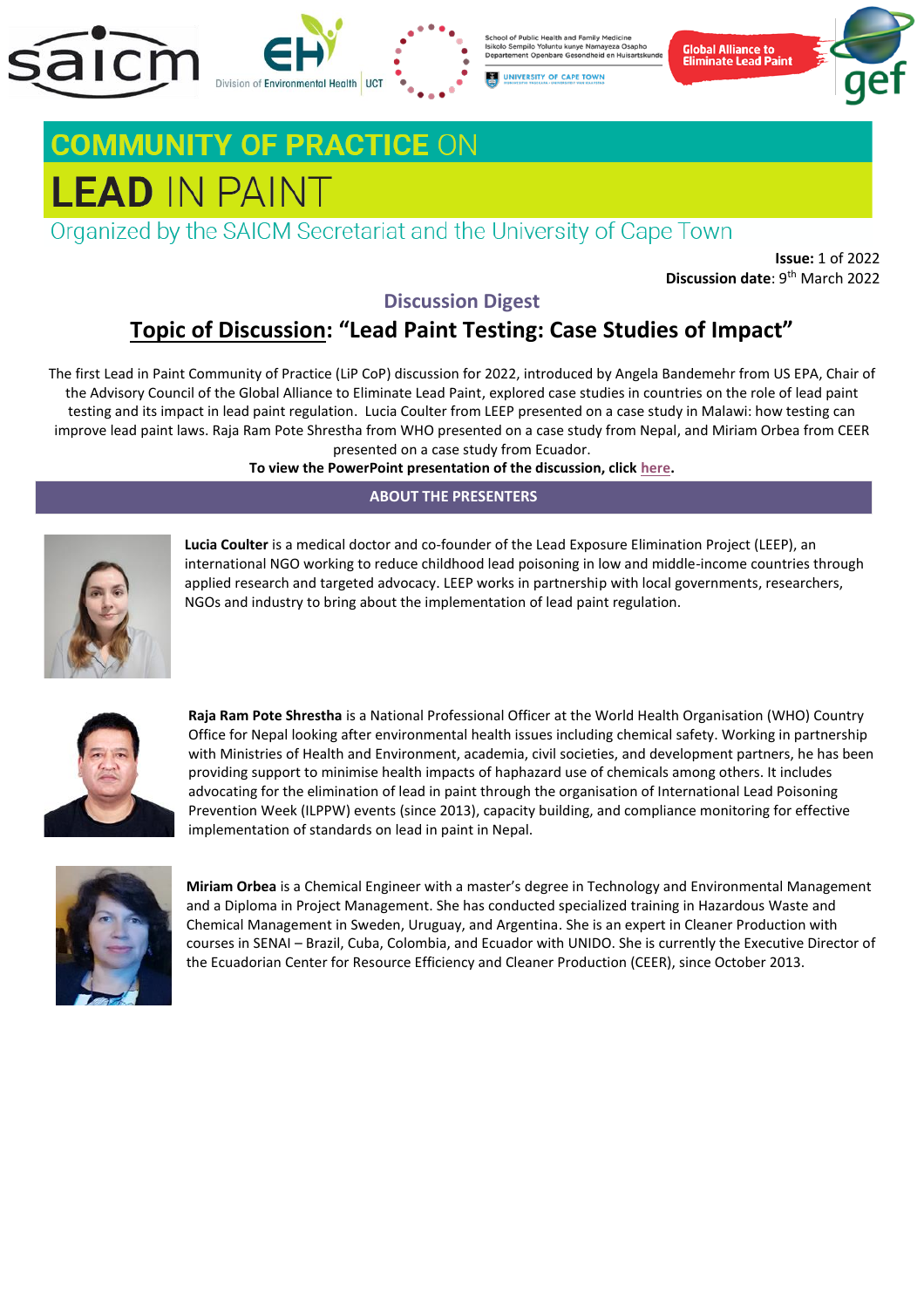



## **Regional Representation**

IGOs – Intergovernmental Organisations NGOs – Non-governmental Organisations

I.

I.

J.

 $\overline{\phantom{a}}$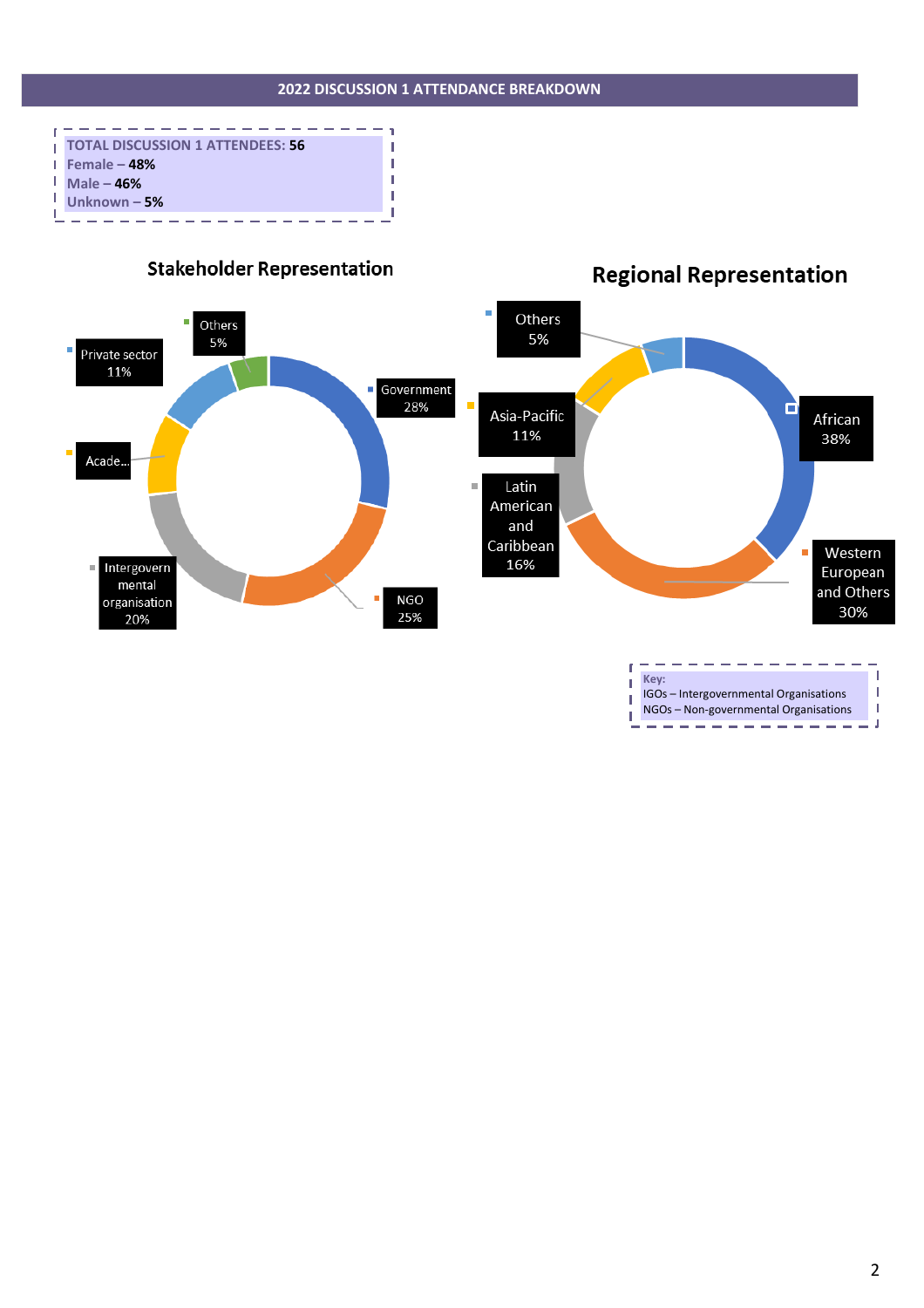## **Lead in Paint Community of Practice 2022 Discussion 1 Summary**

- 1. As more governments are passing lead paint laws, lead paint testing has become a central topic of discussion in many countries. This first discussion of 2022 built on the [December 2021 Lead in Paint discussion,](https://saicmknowledge.org/event/online-discussion-there-lead-my-paint-all-about-testing-and-labs) which covered why testing is conducted, barriers to testing, how testing has made a difference, and test methods used, including portable methods. Today's discussion went further into case studies about the impact of testing in countries. Presenters shared experiences about where lead paint testing has been helpful to the development or implementation of lead paint laws and to the paint industry for complying with laws.
- 2. LEEP presented its work with the University of Malawi, which found high levels of lead in home-use solvent-based paints in Malawi. The government responded by prioritizing enforcement of the existing lead limit enacted in 2014 and initiating an effort to revise the standard to establish a 90-ppm lead limit. In the discussion, participants shared reasons why lead paint testing is conducted in their countries, including to help advocate for lead paint laws with government decision makers and stakeholders, to verify compliance of industry with a mandatory lead limit, and to inform implementation of a lead paint law. Barriers to testing included shortage of resources.
- 3. WHO Nepal discussed lead paint testing in Nepal, where a mandatory 90 ppm limit took effect in 2015. Testing of paints on the market from 2009 to 2021 provided evidence of high levels of lead in solvent-based paints in all years that testing was conducted. On average, lead paint levels declined after the mandatory limit was enacted, showing progress but also indicating that paint exceeding the limit was still available on the market. Participants shared why testing is important to implementing a lead paint law or in establishing a lead paint law, including that it promotes compliance with a standard and promotes lead paint reformulation. Participants noted that testing was important for establishing a law because it can help guide the prescriptive limit for a particular country, and it helps provide justification for a legal limit on lead in paint.
- 4. The Ecuadorian Center for Resource Efficiency and Cleaner Production (CEER) shared the results of its work the smalland medium-sized enterprises (SMEs) to pilot test lead paint reformulation practices. Ecuador is in the process of updating a technical regulation from 2011 to reduce the lead concentration limits for certain paints. Lead paint testing during the pilot project helped demonstrate that it is possible to reformulate paint to meet a 90-ppm lead concentration limit. Participants shared that lead paint testing can help industry in their countries, including familiarizing them with standardized test methods to ensure that they are always in full compliance or for use in voluntary labelling of paints that are without lead. Challenges for industry in testing included the cost of testing and need for access to lead paint testing laboratories.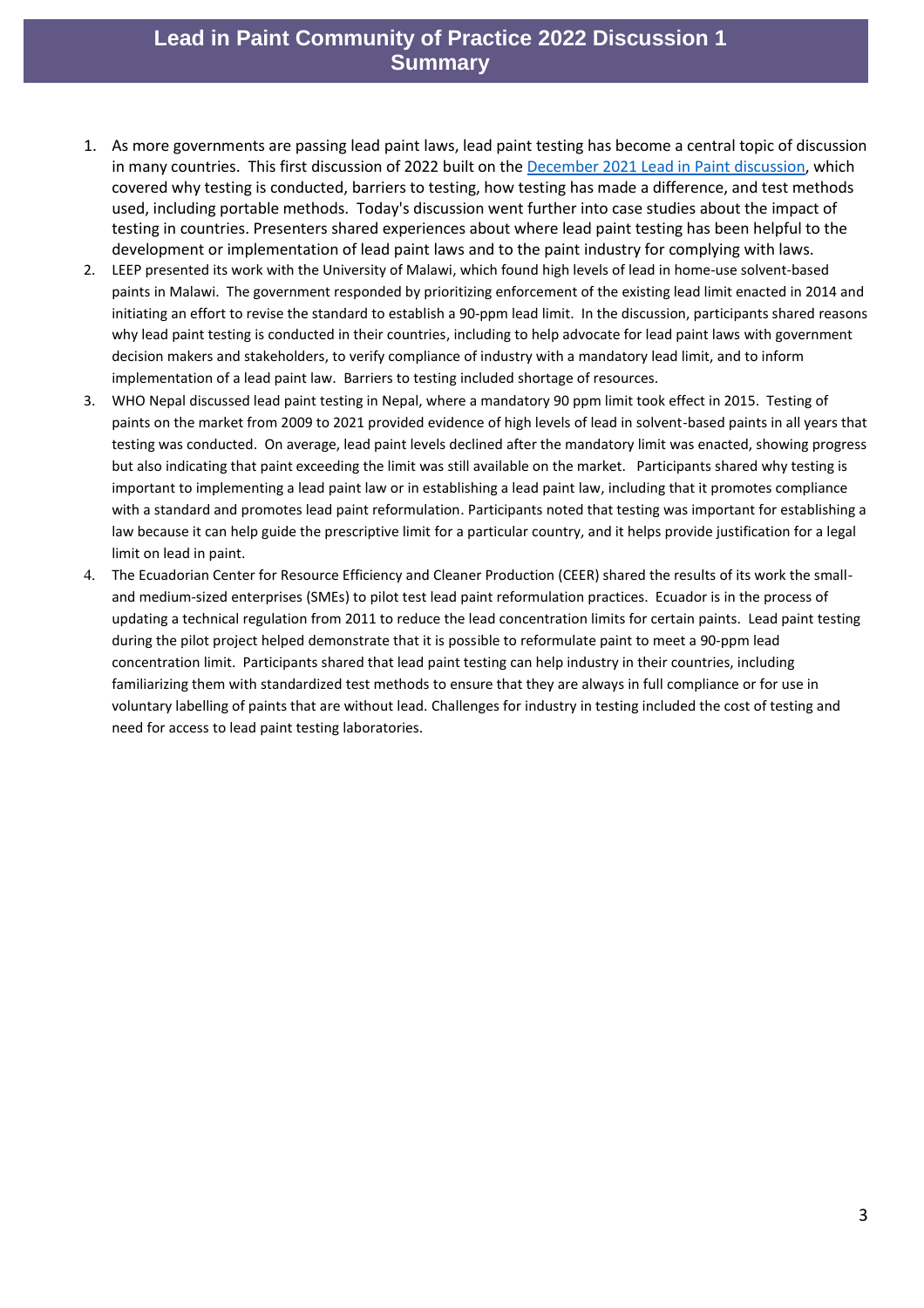### **ANNEX**

### **DETAILED SUMMARY OF 2021 DISCUSSION 1**

**Disclaimer: The information in this digest represents the opinions of members participating from different stakeholder groups expressed during the discussion. The views expressed in this document do not necessarily represent the opinion or the stated policy of the United Nations Environment Programme, the SAICM Secretariat, the GEF or UCT, nor does citing of trade names or commercial processes constitute endorsement.**

### **THE DISCUSSION WAS STRUCTURED AROUND THREE QUESTIONS AND THE KEY DISCUSSION INPUTS FROM PARTICIPANTS ARE PRESENTED UNDER EACH QUESTION:**

### **Question 1. Why is paint testing being conducted in your country and, if it is not, what are the barriers?**

| <b>PARTICIPANT</b>                                                      | <b>PARTICIPANT'S RESPONSES</b>                                                                                                                                                                                                                                                                                                                                                                                                                                                                             |
|-------------------------------------------------------------------------|------------------------------------------------------------------------------------------------------------------------------------------------------------------------------------------------------------------------------------------------------------------------------------------------------------------------------------------------------------------------------------------------------------------------------------------------------------------------------------------------------------|
| <b>NEPAL</b>                                                            | Testing provides confidence to the industry to correct their products                                                                                                                                                                                                                                                                                                                                                                                                                                      |
| (NGO)                                                                   | Testing of paint also enhances the compliance of standards over time.                                                                                                                                                                                                                                                                                                                                                                                                                                      |
| <b>TANZANIA</b><br>(NGO)                                                | Testing provides information to government on the status of enforcement of existing standards                                                                                                                                                                                                                                                                                                                                                                                                              |
| <b>TANZANIA</b><br>(NGO)                                                | One of the challenges that Tanzania is faced with is shortage of resources.                                                                                                                                                                                                                                                                                                                                                                                                                                |
| <b>TUNISIA</b><br>(GOVERNMENT)                                          | To publish new laws and to apply them.                                                                                                                                                                                                                                                                                                                                                                                                                                                                     |
| <b>ZAMBIA</b><br>(GOVERNMENT)                                           | Testing helps in building the case for the need for regulation of lead in paints. For Zambia, paint<br>laws, once in place, will provide for testing which should be done regularly.                                                                                                                                                                                                                                                                                                                       |
| <b>ZIMBABWE</b><br>(GOVERNMENT)                                         | Testing enables evidence-based policy decision making processes. It will assist in convincing the<br>buy-in of all stakeholders, leading to an effective implementation of the formulated regulations.                                                                                                                                                                                                                                                                                                     |
| <b>OTHERS</b>                                                           | Testing helps to make informed decisions in Policy formulation as well as improving the available<br>$\overline{\phantom{0}}$<br>legislation.<br>Testing also helps governments to envision stronger monitoring mechanism of paint industries<br>and paints markets.<br>The countries that are in the process of creating the law must include a ban on the trade of<br>pigments with lead. We must eliminate contamination at the beginning of the tube, not at the<br>end.                               |
| <b>PRESENTER</b><br><b>AND</b><br><b>COORDINATOR</b><br><b>COMMENTS</b> | UNEP Database with the list of laboratories is here: https://www.unep.org/resources/toolkits-<br>$\overline{\phantom{a}}$<br>manuals-and-guides/lead-paint-laboratory-database<br>The database is an open document, and we welcome other registrations using this form<br>$\overline{\phantom{a}}$<br>https://docs.google.com/forms/u/1/d/1QoSPtqnFTiWX7U5gOz94JGx5UJN1d7a4x6wIZNJvj54/edit<br>Testing helps to establish grounds to develop regulation to ensure sound management of<br>chemicals in use. |

| <b>Response to question 1 - from Blog</b> |                                                                                          |  |  |  |
|-------------------------------------------|------------------------------------------------------------------------------------------|--|--|--|
| <b>MADAGASCAR</b>                         | Testing can really help our government because the results of this test will help us     |  |  |  |
| (GOVERNMENT)                              | advocate to decision makers and prove the lead content of paints in Madagascar.          |  |  |  |
|                                           | Currently with the support of our partner NGO LEEP we have conducted a sampling of       |  |  |  |
|                                           | solvent-based paints and we have the results of the analysis this very day which will be |  |  |  |
|                                           | later interpreted in the form of a booklet.                                              |  |  |  |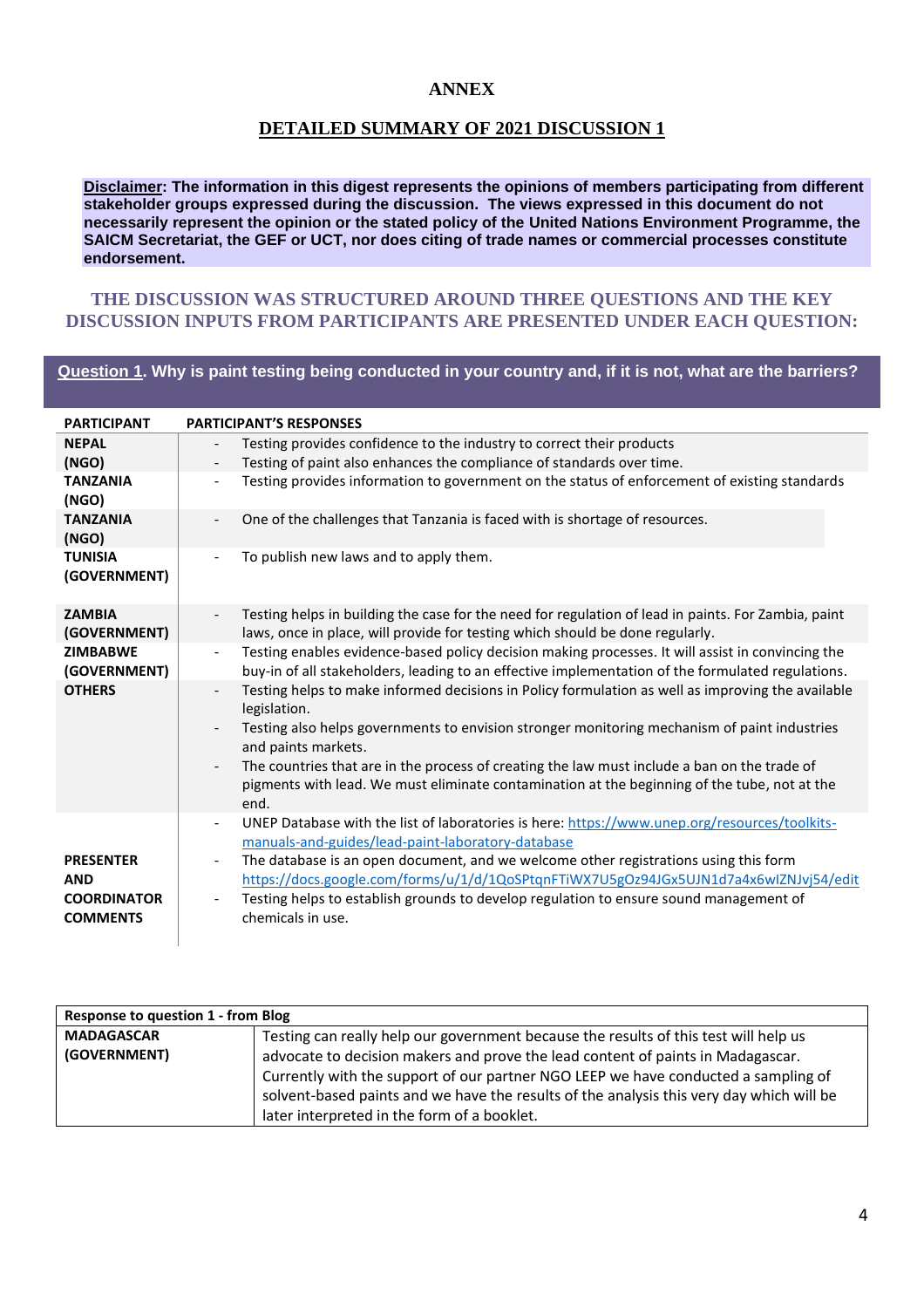| <b>Questions from participants</b> | Response                                                                                                                                                                                               |
|------------------------------------|--------------------------------------------------------------------------------------------------------------------------------------------------------------------------------------------------------|
| Can testing be done in any of      | Provisions regarding lead paint testing can vary by country. The Lead Paint Alliance Model                                                                                                             |
| the African countries? Not only    | Law provides flexibility as to where laboratory testing is conducted, as long as the labs are                                                                                                          |
| in our country? (Tanzania)         | accredited. See Key Element C and Appendix I, section D in the Model Law:<br>https://www.unep.org/resources/publication/model-law-and-guidance-regulating-lead-<br>paint.                              |
|                                    | To find labs, please see the UNEP Database, which provides a list of laboratories available<br>globally: https://www.unep.org/resources/toolkits-manuals-and-guides/lead-paint-<br>laboratory-database |

*Throughout the discussion, informal polls were conducted to help encourage discussion among the participants. They do not provide any representative data but rather provide a snapshot of participant views.*

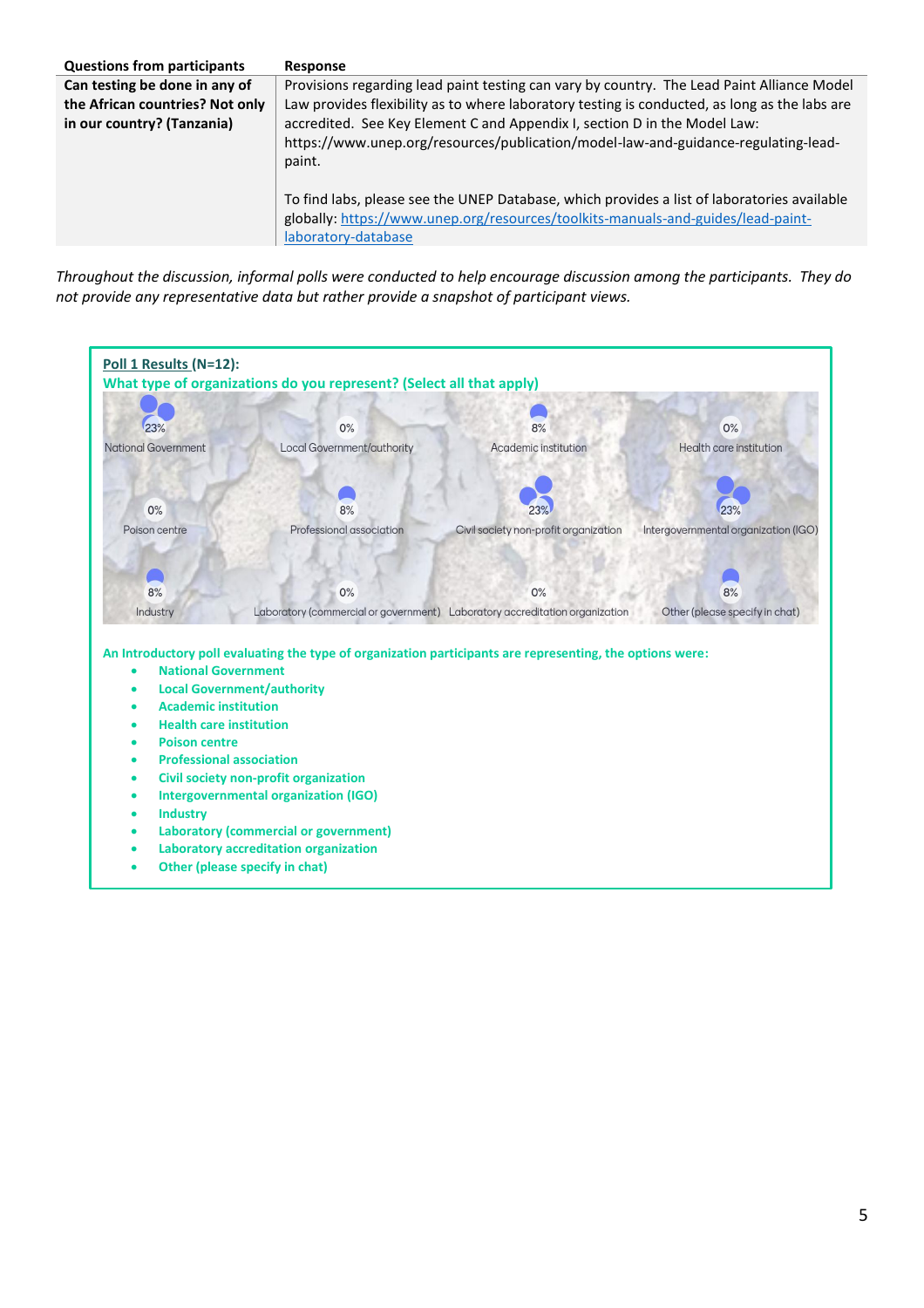### **Poll 2 Results (N=20): Is paint tested in your country for lead content? (Select one answer)**



**Figure showing results of the first poll to question 1, the options were:**

- **Yes**
- **No**
- **I don't know**

### **Responses in the chat related to this poll**

### **South Africa**

• Paint testing is haphazard and that there is not regular spot testing in shops where paints are sold to the public.

### **Jamaica**

• There is no testing program in Jamaica.

### **Brazil**

• We have certificated laboratories and suitable methodologies for determining lead-in paints.

### **Nepal**

- We have tested Household paints as well as Spray paints in 2021 with the support of WHO.
- Testing of the lead in paint from non-Government sector was the source of evidence to enact mandatory lead paint standards.

### **Zambia**

- We have a standard in place and currently working on legal review to identify gaps and strengthen the law.
- Testing is not done regularly but a project on lead in paint through the academia provided useful information that triggered discussions and we now have a standard.

### **USA**

• Regulates consumer paint separate from industrial paint.

### **Presenters' comments:**

• Please feel free to invite those laboratories to register on the UNEP laboratory database if they are interested

<https://docs.google.com/forms/u/1/d/1QoSPtqnFTiWX7U5gOz94JGx5UJN1d7a4x6wIZNJvj54/edit>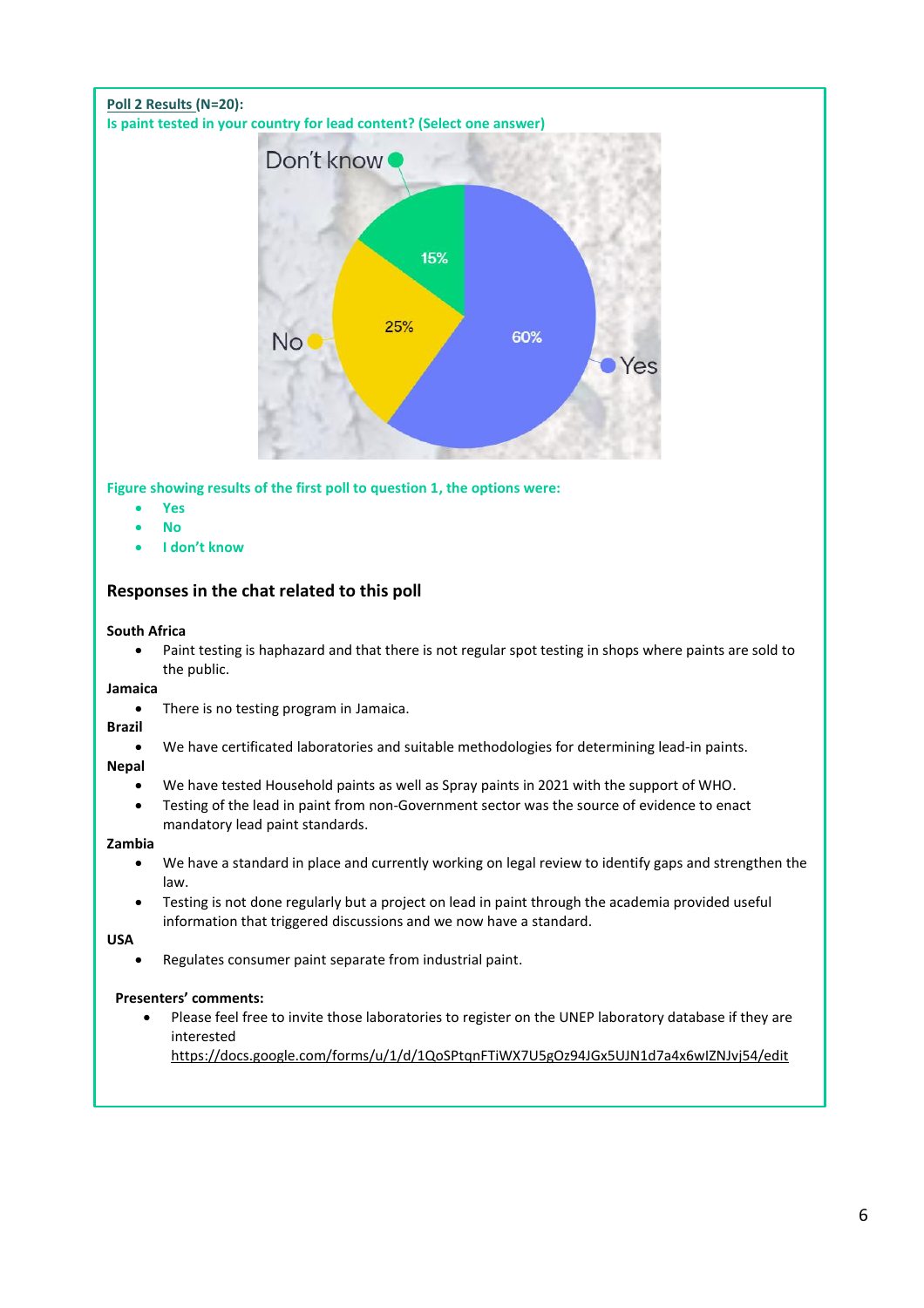### **Poll 3 Results (N=19):**

**What is the purpose for lead paint testing that occurs in your country? (Select all that apply)**



Figure showing results of the first poll of question 1, the options were:

- Awareness Raising
- Compliance Checking
- **Research**
- Don't know
- Paint is not tested for lead in my country
- Other (please specify in comments)

### **Responses in the chat related to this poll**

### **Nepal**

- To generate new data to show the effective implementation of the standard.
- Testing of the lead in paint from non-Government sector was the source of evidence to enact mandatory lead paint standards.
- Other purpose of lead paint testing was to generate new data to show the effective implementation of the standard.
- Research for checking adoption of double standards by paint companies.

### **Malaysia**

- The testing in Malaysia was done by an NGO in collaboration with IPEN.
- Testing in Malaysia and publicizing the results was instrumental in developing new laws. Currently being drafted. **Tunisia**
	- Testing in Tunisia also is used to have a new law which is in preparation.
	- Tests in Tunisia were done by ANCSEP Ministry of Health in 2018, and by an NGO in 2014 with IPEN.

### **Zimbabwe**

• Testing can be used as a measure of compliance to existing laws and hence the evaluation of their effectiveness.

### **USA**

- The USA regulates consumer paint separate from industrial paint.
- Tests paint for human exposure risk assessment and legal compliance.

### **Tanzania**

• In Tanzania, the purpose is for compliance checking.

### **Kenya**

- To establish a continuous program of testing we must publish the new law.
- I am not sure whether testing has been taking place.

### **Tunisia**

• To prepare a new law because we start by a diagnosis of the situation of presence of lead in household paints.

### **Benin**

To improve compliance.

### **Others**

- Testing helps to establish grounds to develop regulation to ensure sound management of chemical in use
- Testing is a very important part of compliance monitoring. it helps to enforce the law and if the law is absent it helps to create awareness to policy makers and consumers.
- If testing is conducted the extent of the risk in the community will be identified which could improve existing lead paint laws in the country.

### **Presenters' comments:**

- LEEP may be able to offer support with lead paint testing to support the implementation of lead paint laws in your country.
- Compliance Monitoring Report of CEPHED with the support of WHO Can be downloaded [http://cephed.org.np/wp](http://cephed.org.np/wp-content/uploads/2021/10/Compliance-Monitoring-of-Lead-Paint-Standard-in-Nepal-Print-FIle-NEW-FILE.pdf)[content/uploads/2021/10/Compliance-Monitoring-of-Lead-Paint-Standard-in-Nepal-Print-FIle-NEW-FILE.pdf](http://cephed.org.np/wp-content/uploads/2021/10/Compliance-Monitoring-of-Lead-Paint-Standard-in-Nepal-Print-FIle-NEW-FILE.pdf)

7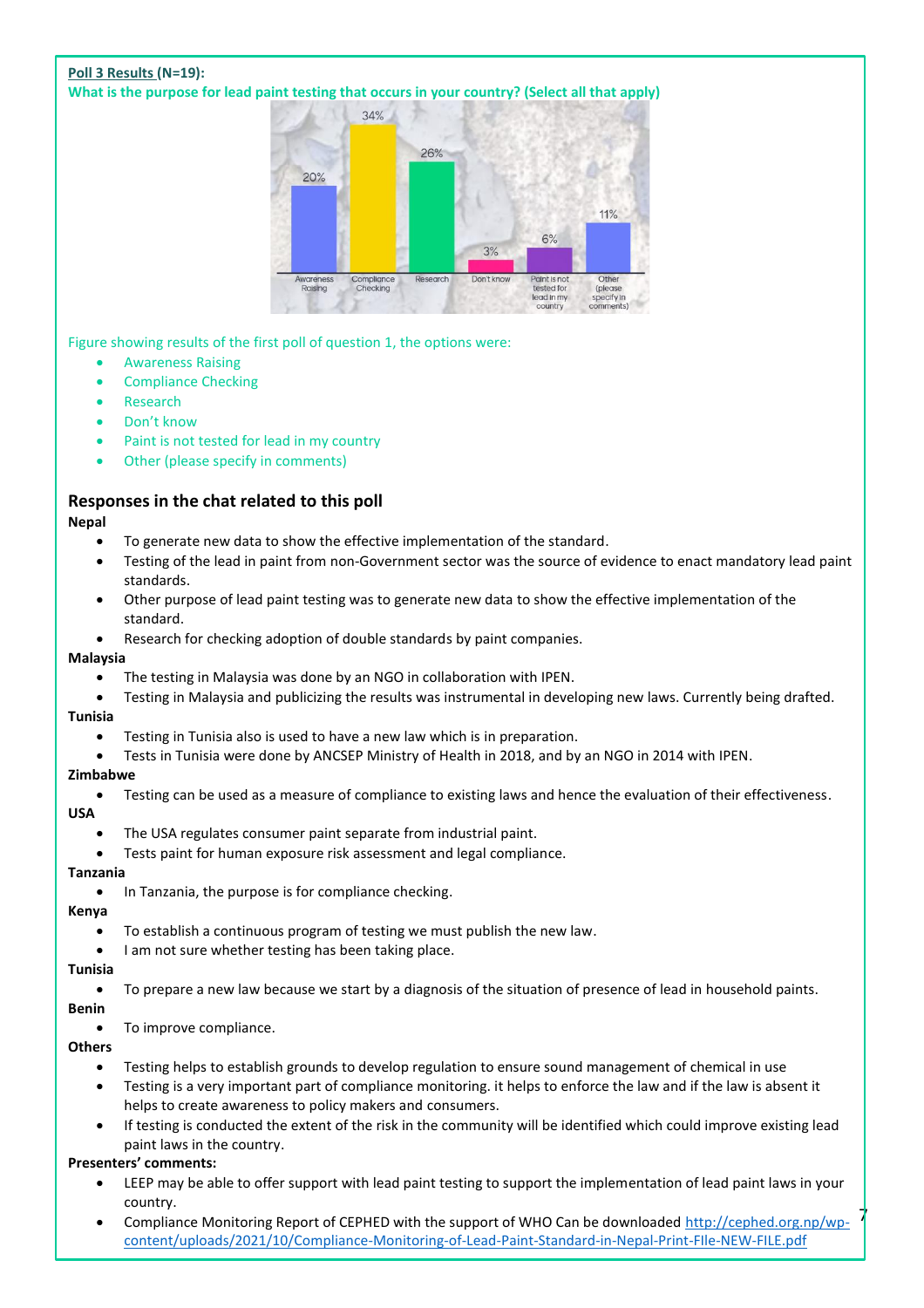### **Question from participant Response Response Must the law cover all kind of paints? Industrial and**

**household?**

I think ideally a law should cover all kinds of paints. The model law is a helpful resource (LEEP) [https://www.unep.org/resources/publication/model-law-and](https://www.unep.org/resources/publication/model-law-and-guidance-regulating-lead-paint)[guidance-regulating-lead-paint](https://www.unep.org/resources/publication/model-law-and-guidance-regulating-lead-paint)

### **Question 2. How is testing important in your country in implementing a mandatory lead paint limit? If there is no mandatory lead paint limit, how will testing be important in your country in establishing a lead paint law?**

| <b>PARTICIPANT</b>                                                       | <b>PARTICIPANT'S RESPONSES</b>                                                                                                                                                                                                                                                                                                                                                                                                                                                                                                                                 |  |  |  |  |
|--------------------------------------------------------------------------|----------------------------------------------------------------------------------------------------------------------------------------------------------------------------------------------------------------------------------------------------------------------------------------------------------------------------------------------------------------------------------------------------------------------------------------------------------------------------------------------------------------------------------------------------------------|--|--|--|--|
| <b>BENIN</b><br>(GOVERNMENT)                                             | Testing is important for public awareness. In view of this, it will be important to have<br>national expertise. The question is how to support the countries to be able to carry out<br>the analyses on the spot because the data that Benin has were carried out in the United<br>States.                                                                                                                                                                                                                                                                     |  |  |  |  |
| <b>JAMAICA</b><br>(NGOACADEMIA)                                          | Jamaica is presently reviewing standard to implement legislation on Lead in Paint.<br>$\overline{\phantom{a}}$<br>Testing can show the magnitude of the problem which will help to guide the prescriptive<br>limit for a particular country. In essence, if there is a country with a very high lead paint<br>level which has been in existence for many years the program needed for that country<br>might be different to a country with a lower lead paint level. This can also give<br>information on the possible health burdens for exposed populations. |  |  |  |  |
| <b>MALAYSIA</b><br>(NGO)<br><b>MALAWI</b><br>(GOVERNMENT)                | Lead paint testing is used as an advocacy tool to call for Lead in Paint regulations.<br>Based on the data, paint manufacturers acknowledge the need for reformulation.<br>$\overline{\phantom{a}}$<br>There is unavailability of technical capacity, both in equipment and in personnel for most<br>Low- and Middle-Income countries. By implementing a mandatory limit, the public is                                                                                                                                                                        |  |  |  |  |
| <b>NEPAL</b><br>(NGO)                                                    | protected from harm that comes with excess exposure.<br>Testing led to adoption of Mandatory Lead Paint Standard in Nepal and in many other<br>countries<br>Testing also help to enhance the compliance of standard.<br>$\overline{\phantom{a}}$<br>Help companies to adhere with the standards all the time.                                                                                                                                                                                                                                                  |  |  |  |  |
| <b>SERBIA</b><br>(ACADEMIA)                                              | If there is a law regulating lead content in paints, then the inspection could take random<br>$\overline{\phantom{a}}$<br>sample and test it. In case of violation, the company/distributor should be fined<br>according to the law.<br>The strict enforcement of the law is essential. The testing itself is not a huge problem:<br>$\qquad \qquad -$<br>there are reliable and relatively cheap tests.                                                                                                                                                       |  |  |  |  |
| <b>TUNISIA</b><br>(GOVERNMENT)                                           | The testing of activities can stimulate the industry to modify their technologies and to<br>$\overline{\phantom{a}}$<br>stop using lead in paint, especially when there are others not using lead in their paint.<br>When we want to publish a new law, we must be sure that it will be applied. That means<br>$\overline{\phantom{a}}$<br>that in the preparation phase, all stakeholders must contribute (policymakers, NGO,<br>industry, research, laboratories, and risk assessment bodies).                                                               |  |  |  |  |
| <b>USA</b><br>(INTERNATIONAL<br><b>STANDARDS</b><br><b>ORGANIZATION)</b> | When setting mandatory limits, consideration should be given to the use of paint.<br>$\overline{\phantom{a}}$<br>Industrial use paints are different to residential use paints. The use of heavy metals in<br>industrial paints may offer substitute but may not improve their performance. Separate<br>regulations need to be considered.                                                                                                                                                                                                                     |  |  |  |  |
| <b>OTHER</b>                                                             | The law is a tool, which must be complemented by a responsible industry and an<br>informed consumer.<br>Industrial paints also affect health and the environment.<br>Separate rules for residential and industrial paints should have environmental and<br>human exposure rules.<br>Implementing a mandatory lead paint limit is very important to reduce/abate lead<br>poisoning in the country.<br>Testing is important to raise community awareness and to advocate to local authorities<br>to enforce the lead paint limitation.                           |  |  |  |  |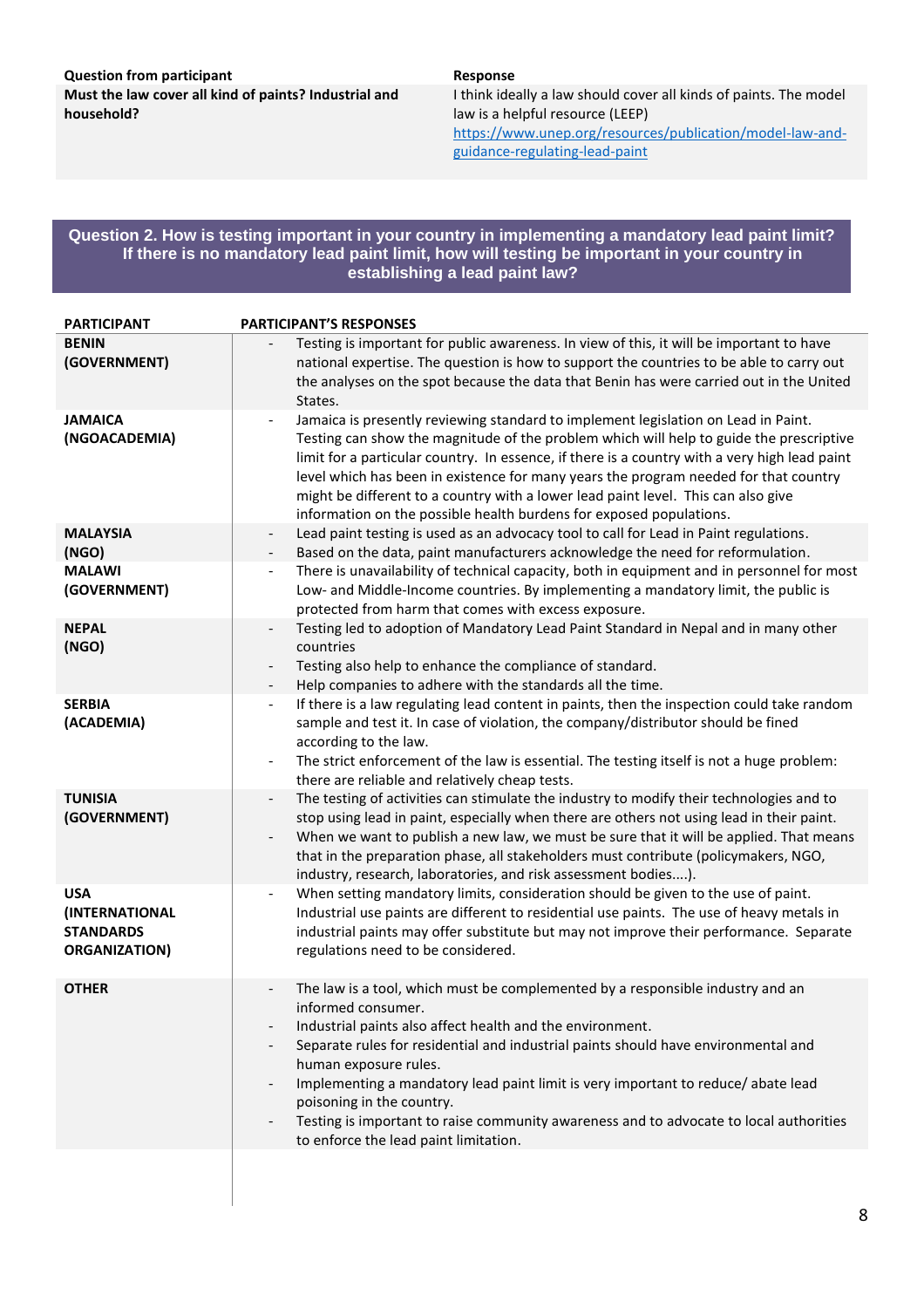| <b>PRESENTER AND</b><br><b>COORDINATOR</b><br><b>COMMENTS</b> | The paint industry has indicated to the Lead Paint Alliance that substitutes for lead<br>additives exist for all types of paints.<br>CEPHED study of Lead in Spray Paints supported by WHO 2021 can be found<br>$\overline{\phantom{0}}$<br>http://cephed.org.np/wp-content/uploads/2021/10/Study-of-Lead-in-Spray-Paints-<br>Nepal-PRINT-File-NEW-file.pdf<br>UNEP is developing a technical guideline on paint reformulation to address the issue of<br>technical capacity for paint reformulation. The current draft is available here.<br>https://saicmknowledge.org/library/draft-technical-guidelines-paint-reformulation The<br>final version will soon be released<br>The Philippines took the approach of allowing for a longer phase out period for lead<br>industrial paints.<br>Testing also provides feedback to the industries about their products<br>To complement Branko's reply: check the WHO brief guide to analytical methods<br>$\overline{\phantom{0}}$ |
|---------------------------------------------------------------|--------------------------------------------------------------------------------------------------------------------------------------------------------------------------------------------------------------------------------------------------------------------------------------------------------------------------------------------------------------------------------------------------------------------------------------------------------------------------------------------------------------------------------------------------------------------------------------------------------------------------------------------------------------------------------------------------------------------------------------------------------------------------------------------------------------------------------------------------------------------------------------------------------------------------------------------------------------------------------|
|                                                               | https://www.who.int/publications/i/item/9789240006058                                                                                                                                                                                                                                                                                                                                                                                                                                                                                                                                                                                                                                                                                                                                                                                                                                                                                                                          |

| Response to question 2 - from Blog                                                                               |                                                                                                   |  |  |
|------------------------------------------------------------------------------------------------------------------|---------------------------------------------------------------------------------------------------|--|--|
| <b>MADAGASCAR</b>                                                                                                | Testing will be important in our country to establish a lead paint law because it is a scientific |  |  |
| (GOVERNMENT)<br>proof to really see the amount of lead content in the paint. This justifies the establishment of |                                                                                                   |  |  |
|                                                                                                                  | a regulatory framework. We have developed and validated a National Lead Content Standard          |  |  |
|                                                                                                                  | with a maximum limit of 90ppm. This standard will be officially presented by April.               |  |  |

| <b>QUESTIONS FROM PARTICIPANTS</b>                                                                                                                                                                        | <b>RESPONSES</b>                                                                                                                                                                                                                                                                             |
|-----------------------------------------------------------------------------------------------------------------------------------------------------------------------------------------------------------|----------------------------------------------------------------------------------------------------------------------------------------------------------------------------------------------------------------------------------------------------------------------------------------------|
| Do most countries who do not do<br>regular testing rather use global<br>standards, such as from the who, to<br>set mandatory limits? Rather than<br>testing data                                          | Many countries use the Lead Paint Alliance Model Law to inform setting a low legal<br>limit (90 ppm). The Model Law also contains provisions that require<br>manufacturers and importers to conduct testing to demonstrate compliance with a<br>limit.                                       |
| What is the lead limit for industrial<br>paint? For household it is 90 ppm for<br>most cases.                                                                                                             | The limit for industrial paint is also 90 ppm in the Model Law. However, dialogue<br>with stakeholders is encouraged. See Alliance FAQs for further guidance:<br>https://www.unep.org/explore-topics/chemicals-waste/what-we-do/emerging-<br>issues/global-alliance-eliminate-lead-paint/faq |
| In the USA, there are no regulatory<br>limits for lead in industrial paints, but<br>the human and environmental effects<br>of the application process,<br>maintenance and removal is highly<br>regulated. | The Alliance Model Law suggests regulating all paints and setting a low lead content<br>limit for all paints, possibly allowing for a longer compliance deadline for industrial<br>paints.                                                                                                   |
| How can we address the possible<br>adoption of double standards by paint<br>companies within the country?                                                                                                 | The best approach to eliminating lead paint is conducting compliance and<br>enforcement of an effective lead paint law.                                                                                                                                                                      |
| What does "double standard" mean?<br>- Kenya                                                                                                                                                              | Note: The meaning of double standard was not clarified in the discussion.                                                                                                                                                                                                                    |
| Did you find that lead paint laws<br>spurred lab capacity?                                                                                                                                                | Yes, it spurred lab capacity (in Jamaica).                                                                                                                                                                                                                                                   |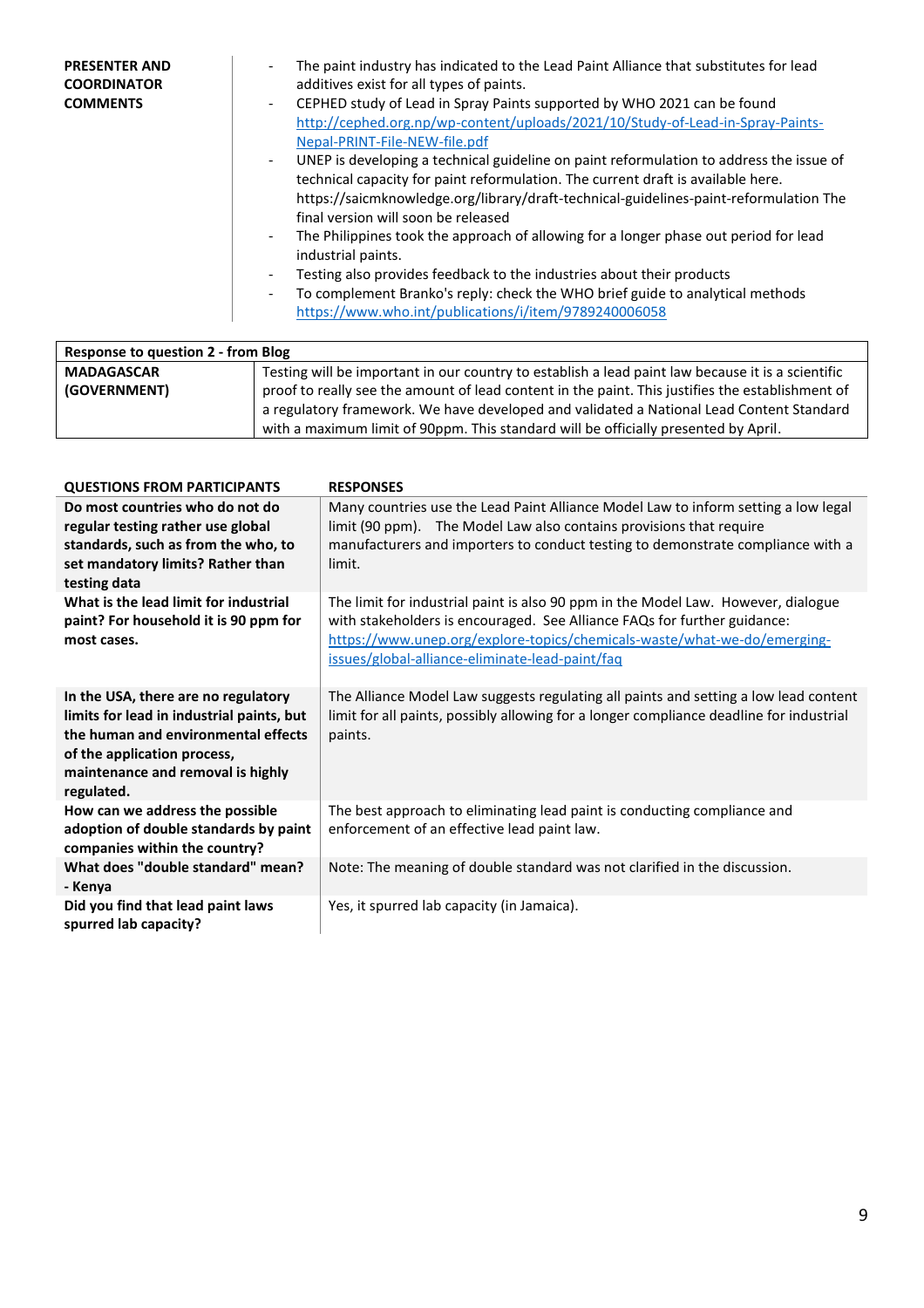

### **Figure showing results of the first poll of 2question 2, the options were:**

- **Government identifying and addressing compliance issues**
- **Industry documenting compliance**
- **Improving compliance**
- **Strengthening enforcement**
- **More targeted enforcement**
- **Raising public awareness**
- **Media attention to the problem**
- **No benefits**
- **Have not done testing**
- **Do not have a mandatory lead paint law**

### **Responses in the chat related to this poll**

### **Nepal**

• Testing also provide feedback to the industries about their products

**Zambia**

• Testing is a very important part of compliance monitoring. It helps to enforce the law and if the law is absent, it helps to create awareness to policy makers and consumers

**Others**

- Testing also helps governments to envision stronger monitoring mechanism of paint industries and paints markets
- Enhance the image of the paint company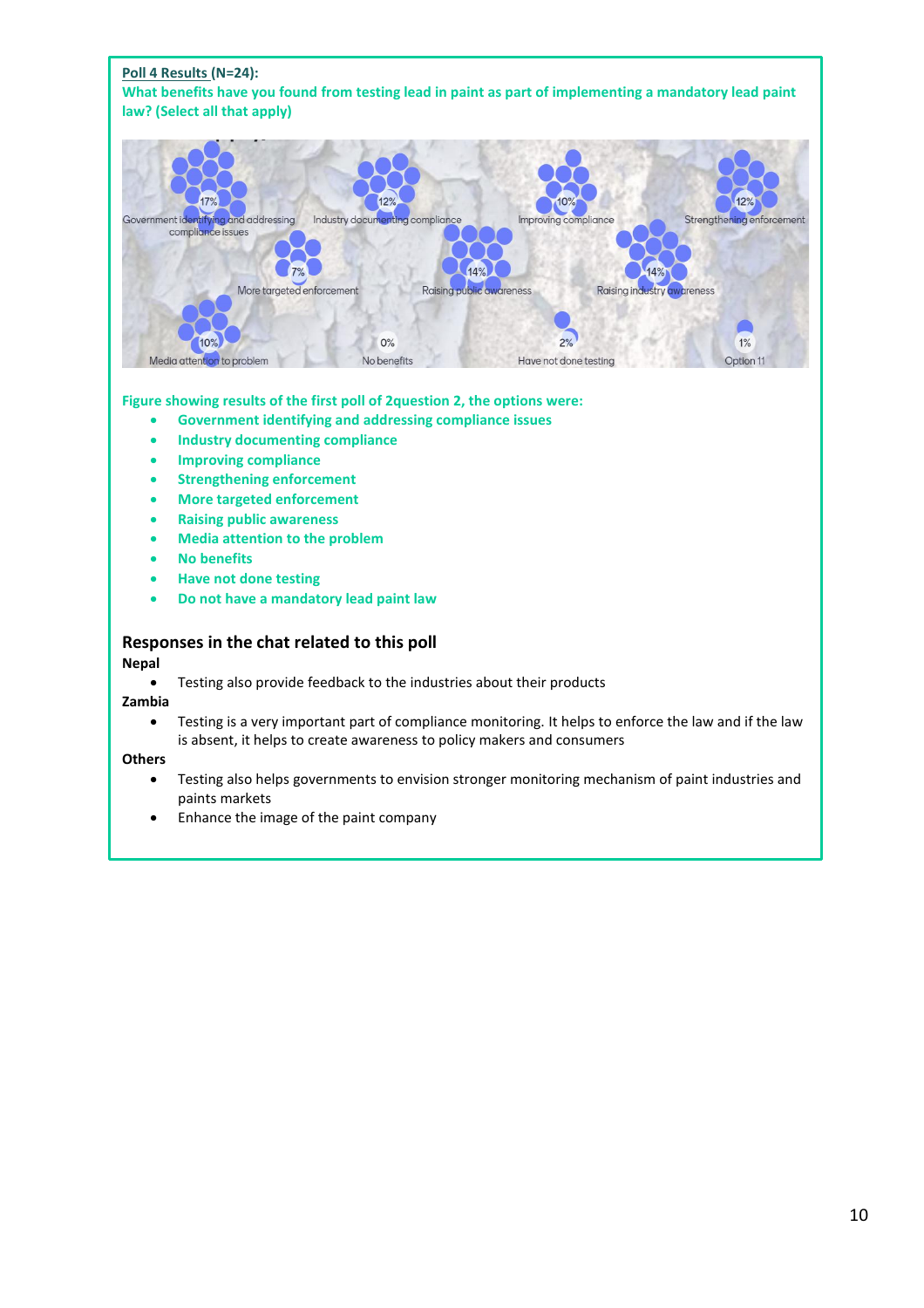### **Poll 5 Results (N=20):**

**Are there labs that are in use, or that could be used, for testing paints in your country or region? (Select one answer)**



**Figure showing responses to the second poll of question 2, the options were:**

- **Yes**
- **No**
- **Don't know**

### **Responses in the chat related to this poll**

### **Malaysia**

• SIRIM QAS International, Shah Alam, Selangor & possibly some other accredited private labs.

### **Nepal**

In Nepal, numerous labs can do lead in paint testing. **Jamaica**

ICENS at the University of the West Indies.

### **Serbia**

- Yes, there are several labs in Serbia able to test Pb content. They are in universities (i.e., Faculty of Chemistry) and there is a lab in the customs and inspection.
- Small paint industries and even larger paints companies hardly have their own testing laboratory facilities.

### **Brazil**

• Yes, we have certified laboratories.

### **Tunisia**

- In Tunisia we have labs, but they are not yet accredited in this parameter in paints
- At government and private sector.

### **Benin**

- The ministry of environment of Benin has a lab (LESE) with the role of pollution control.
- In fact, they didn't make this analysis yet but if they have the material, I think their can make it.
- We also have other labs (private or university labs) that can be trained.

### **Zambia**

- We have the Zambia Bureau of Standards Lab where testing is done
- We have Zambia Bureau of Standards and others are not accredited

### **Tanzania**

- Labs in Tanzania are available in regulatory authorities and private ones like SEAMIC.
- Also, in universities they have labs that test for lead in paint.

### **Ecuador**

We have some laboratories that could do the lead test, but only one is accredited, INEN

### **Iran**

• Many different labs in Ministry of Health, academics, etc.

### **Kenya**

• They are not accredited because the need of continue analyses is not established. We wait for the publication of the new law.

### **Others**

• Every average analytical lab can do the testing

### **Organizer comments**

It is great to hear about all those labs, especially in Africa, as so far, we only have a few! If interested, please invite the labs to register on the UNEP database

```
https://docs.google.com/forms/d/1QoSPtqnFTiWX7U5gOz94JGx5UJN1d7a4x6wIZNJvj54/edit
```
• If you are interested to know more about lab testing methods for measurement lead in paint, please check the WHO Guidelines available in 6 languages here <https://apps.who.int/iris/handle/10665/332932>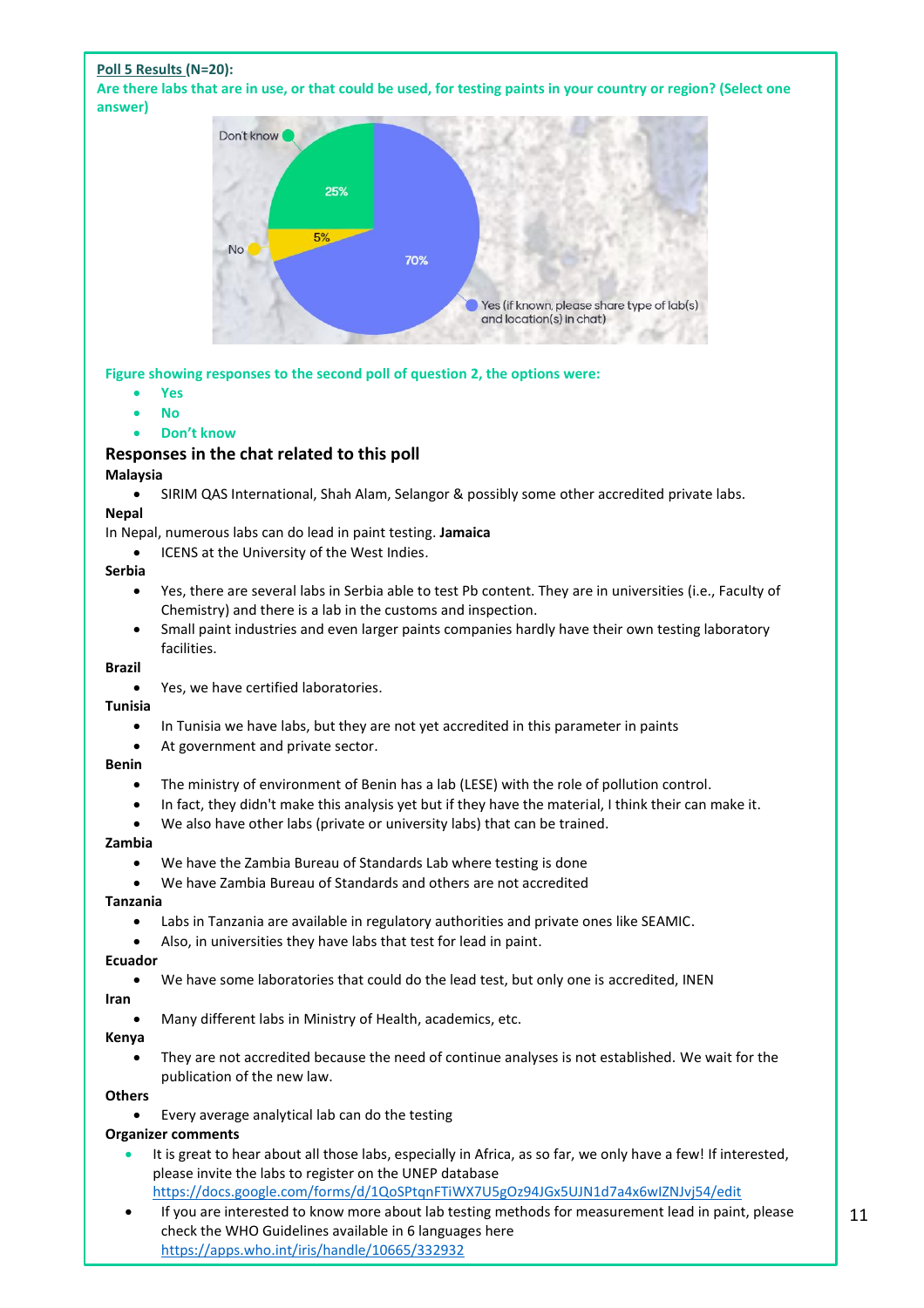### **PARTICIPANTS PARTICIPANT'S RESPONSES JAMAICA (ACADEMIA)** - In Jamaica Lead Paint testing can help the industry to have standardized sampling techniques to ensure that they are always in full compliance, On the other hand, the challenges foreseen are the cost and capacity of the industry to operate under implementation and the outcome of their relationship with international suppliers. **KENYA (GOVERNMENT)** - Testing may be used for industrials for labelling their products and to promote their sales of paint without lead- The problem and the risk of lead exposure are underestimated in developing countries. More efforts must be done to rase awareness of all stakeholders and of the public. **MADAGASCAR (GOVERNMENT)** - lead paint testing can really help the paint industry because most industries don't know exactly how much lead is in their paint. The biggest challenge is how to test the materials. **MALAWI (GOVERNMENT)** Lead testing In Malawi will help companies to be accountable. **NEPAL (NGO)** Paint companies are found to be reluctant of doing regular testing **SERBIA (ACADEMIA)** Generally, if country has a law, then there must be a lab to check the compliance. If there is no lead-paint law, then the tests can highlight the problem by revealing that there are products with lead. I don't think that all the products need to be tested if there is a law. The authorities need to check the compliance by random tests. If there is no intentionally added lead ingredients, the Pb content will be less than 90 ppm most likely. In Serbia, compliance is almost 100 % since one simply cannot buy lead-containing ingredients. - European law prohibits lead containing substances, there is no specific paint-related law. **TANZANIA (NGO)** It helps companies in the paint reformulating process. **ZAMBIA (GOVERNMENT)** Testing will increase the cost of production for the paint industry. Smaller companies may have to outsource this requirement at a cost. Large companies may provide their own lab services internally. **OTHER Example 2014** - Lead paint testing will help paint industries to be aware of their products if exceed regulated limits. **SOUTH AFRICA (ACADEMIA)** The label is also a good tool for inspectors/researchers to test the paint if it really is "lead free", for example. In South Africa, we found paint labelled "lead free" with high levels of lead exceeding the legal limits! [Note: The UNEP Model Law contains a labelling provision for exempt paints to warn of possible high levels of lead.] **PRESENTER AND ORGANIZER COMMENTS** The Alliance Model Law suggests that if a low limit is set and testing is conducted, one can ensure that all paints will have low levels of lead. This approach considers that lead occurs naturally in some ingredients. The only limit related to paint in EU REACH is as follows: Paint containing >0.15% (1500ppm) lead weight must carry a specific warning label: EUH201 — 'Contains lead. Should not be used on surfaces liable to be chewed or sucked by children'. In the case of packages, the contents of which are less than 125 ml, the statement may be as follows: EUH201A — 'Warning! Contains lead', and a 1,000-ppm limit for lead chromates in mixtures and 3,000 ppm for some driers. There is an EU case study in the Alliance Toolkit: <https://wedocs.unep.org/xmlui/bitstream/handle/20.500.11822/36927/ELLLPEUEMHi.pdf> The Alliance has a Regulatory Toolkit that was just relaunched and has case studies and other information, see: [https://www.unep.org/toolkit-establishing-laws-eliminate-lead](https://www.unep.org/toolkit-establishing-laws-eliminate-lead-paint)[paint](https://www.unep.org/toolkit-establishing-laws-eliminate-lead-paint) Lead paint regulations are important to promote public health due to the high social and health costs of lead exposure. The Alliance Model Law suggests testing only to be conducted on the first production batch and then again only if there is a material change. **Question 3. How can lead paint testing help the paint industry in your country? What challenges do you see for the industry in testing?**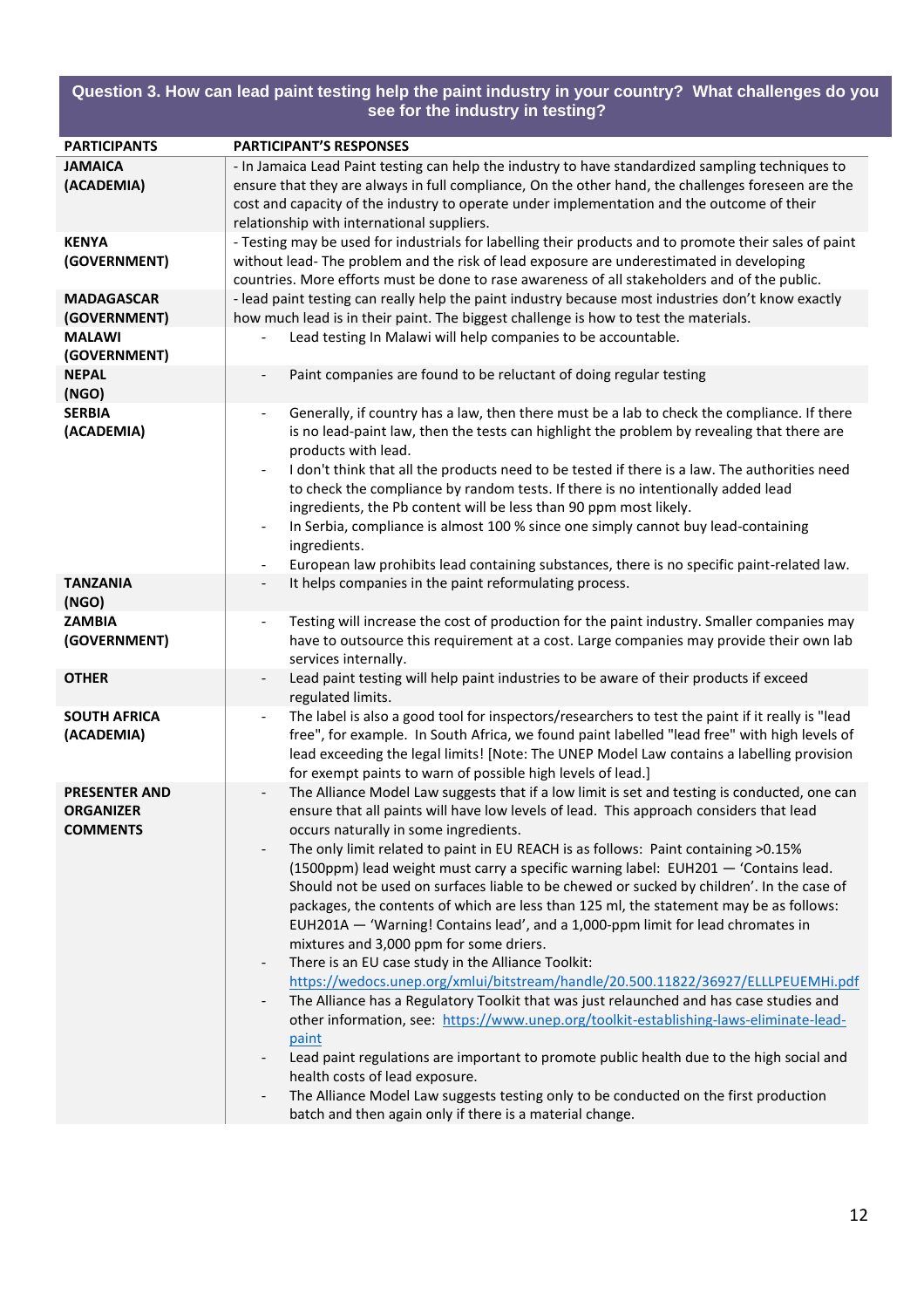| <b>QUESTIONS FOR</b><br><b>PRESENTERS</b>                                                                                                   | <b>RESPONSES</b>                                                                                                                                                                                                                                                                                                                                                                                                                                   |
|---------------------------------------------------------------------------------------------------------------------------------------------|----------------------------------------------------------------------------------------------------------------------------------------------------------------------------------------------------------------------------------------------------------------------------------------------------------------------------------------------------------------------------------------------------------------------------------------------------|
| <b>What enforcement</b><br>measures have been<br>discussed if any?                                                                          | A LIP COP in 2021 addressed enforcement. See:<br>https://saicmknowledge.org/sites/default/files/meterial/LiP%20discussion%204%20digest.pdf                                                                                                                                                                                                                                                                                                         |
| Can you tell us what is<br>the process for the<br>analysis request? Is it<br>the government who<br>requests it? Or<br>manufactures?         | This depends on a specific country's lead paint law provisions. The Lead Paint Alliance Model<br>Law contains provisions that require manufacturers to test paint and to develop a Declaration<br>of Conformity attesting to meeting the regulatory lead paint limit. Countries can determine<br>how and when they are provided to the government. See:<br>https://www.unep.org/resources/publication/model-law-and-guidance-regulating-lead-paint |
| <b>Paint companies</b><br>found reluctant of<br>doing regular testing,<br>do you think they<br>would be willing to<br>use third-party labs? | Companies should be required to adhere to any mandatory requirements regarding paint<br>testing.                                                                                                                                                                                                                                                                                                                                                   |
| I want to ask about<br>the commitment<br>degree of industry in<br>the countries who<br>have laws limiting<br>lead in paint?                 | The global paint industry supports effective lead paint laws. The stance of industry in any<br>country varies.                                                                                                                                                                                                                                                                                                                                     |
| <b>How can participants</b><br>find out if paint<br>companies in their<br>country are testing<br>lead in paint?                             | Company paint test results are likely not public unless a law requires that these tests be made<br>public.                                                                                                                                                                                                                                                                                                                                         |
| Poll 6 Results (N=21):                                                                                                                      | Where does the paint that is sold in your country comes from? (Select one answer)<br><b>ODomestic only</b><br>Imports only                                                                                                                                                                                                                                                                                                                         |



**Figure showing responses to the first poll of question 3, the options were:**

- **Domestic only**
- **Imports only**
- **Domestic and imported paint**
- **I don't know**

## **Responses in the chat related to this poll**

**Tanzania**

- We normally have both domestic and imported paints
- In our country, especially in Mwanza region where we are working, most of the paints are domestic only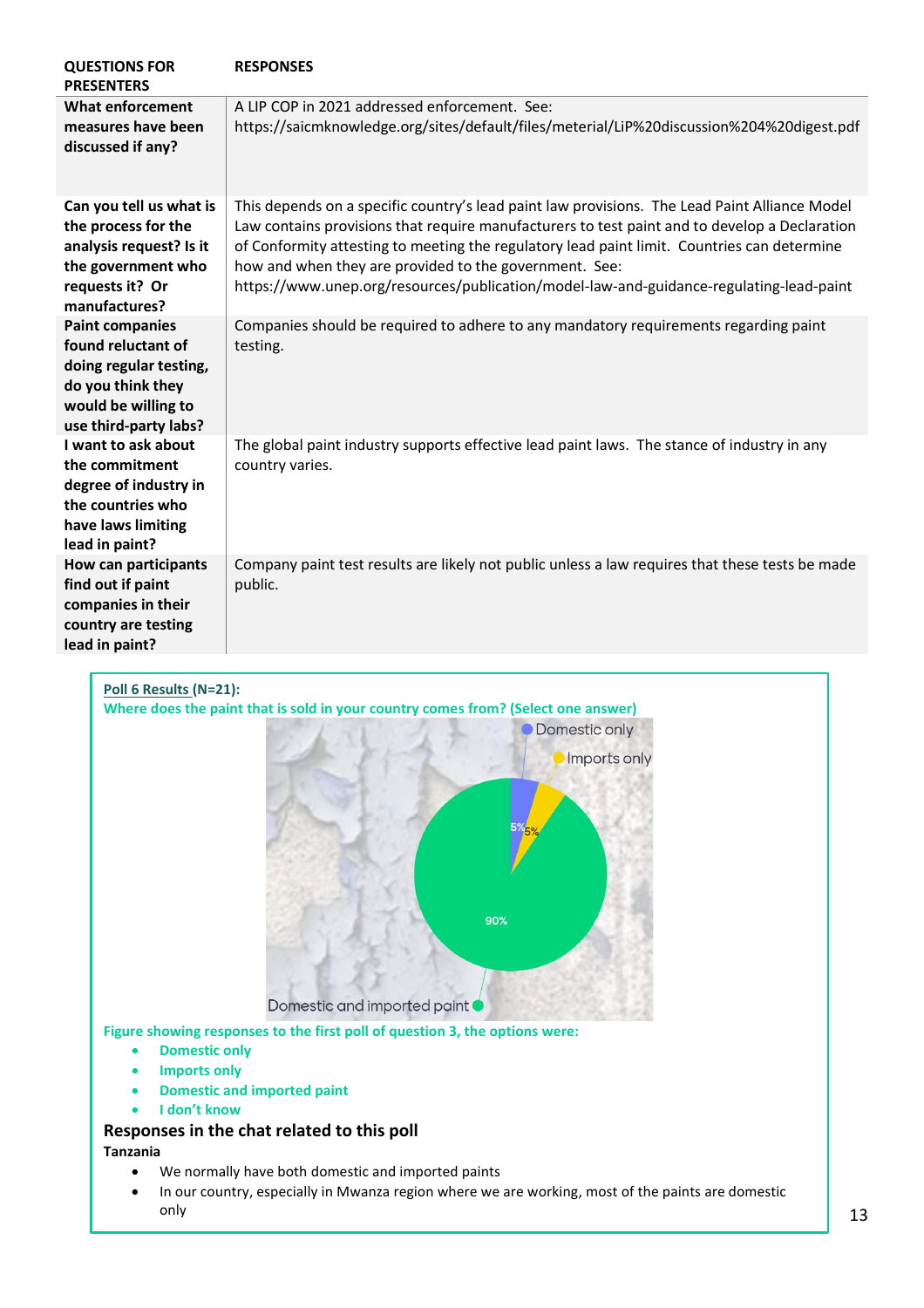### **Poll 7 Results (N=18): Are paint companies in your country testing for lead in paint? (Select one answer)** Are paint companies in your country testing for lead in paint? (Select one answer) 33% 28%  $22%$

**Figure showing responses to the second poll of question 3, the options were:**

- **Yes, they are testing to document compliance**
- **Yes, they are testing to inform the process of reformulating**
- **No, companies are not testing**
- **Don't have paint manufacturing in my country**
- **Don't know**

### **Responses in the chat related to this poll**

**Serbia**

• Sometimes industries rely on government or private laboratories for testing and require a lot of time and resources

 $17%$ 

 $O<sup>9</sup>$ 

• Other than first two releasing of testing paints by industries, sometimes a commercial purchaser of paint products (e.g., large company) asks for the test report before they select to purchase the product

**USA**

• Paint companies test for compliance, for quality control of the formulated product and for product developmental reasons

### **Tanzania**

• I think the laws should state the need for industries to test lead in paint

–Note: The Alliance Model Law suggests including a requirement that the paint industry documents compliance through testing.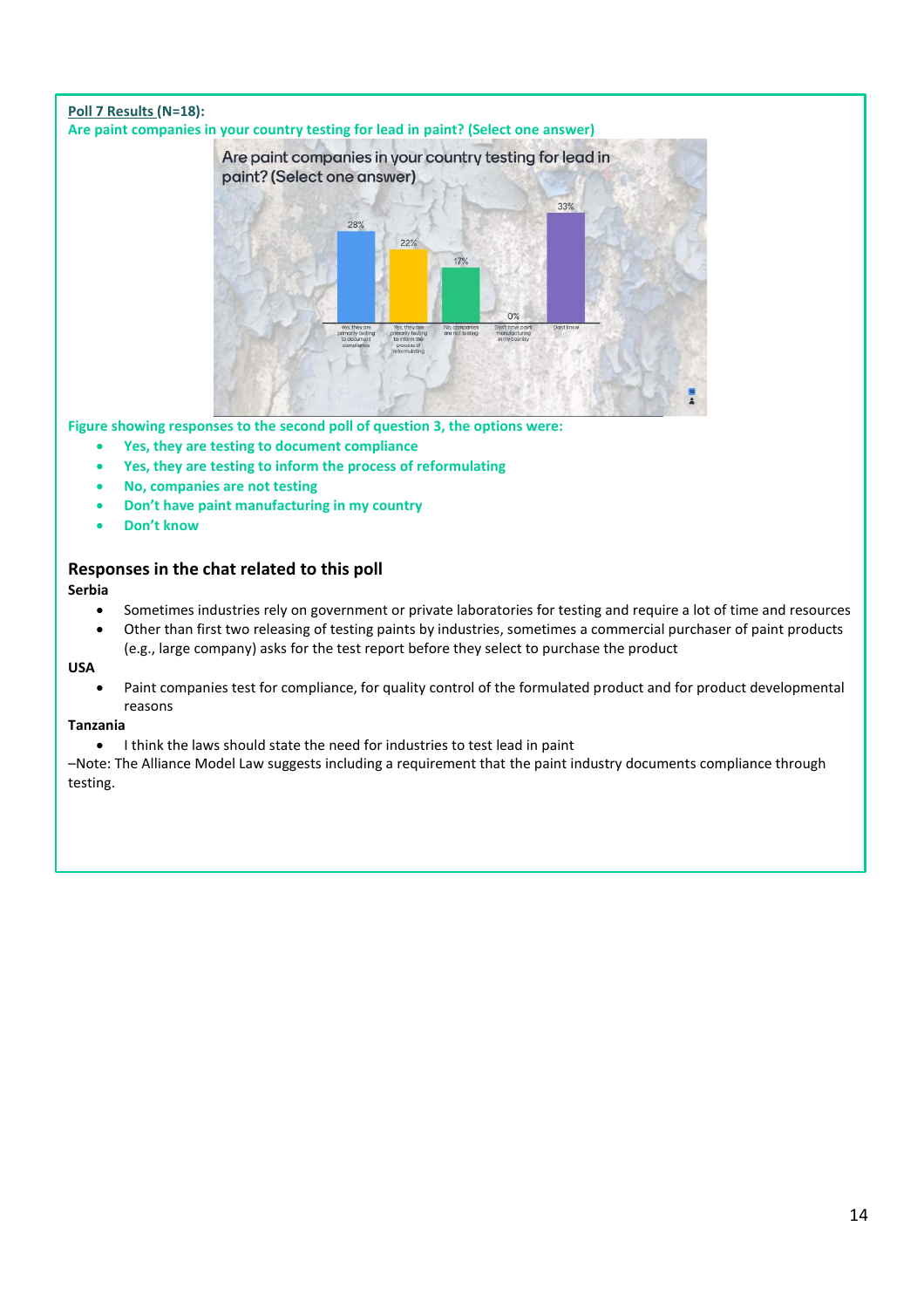## Lead in Paint Community of Practice membership breakdown Last updated: 09/03/2022

| Last apaatea. 05/05/2022 |               |                                   |      |                                  |                                  |                       |
|--------------------------|---------------|-----------------------------------|------|----------------------------------|----------------------------------|-----------------------|
|                          |               |                                   | 2020 | <b>New</b><br>membership<br>2021 | <b>New</b><br>membership<br>2022 | Current<br>membership |
|                          | Region        | Africa                            | 64   | 25                               | $\overline{7}$                   | 96                    |
|                          |               | Western European                  | 36   | 20                               | $\overline{3}$                   | 59                    |
|                          |               | Asia-Pacific                      | 35   | 15                               | $\overline{2}$                   | 52                    |
|                          |               | Latin America and<br>Caribbean    | 25   | 10                               | $\overline{2}$                   | 37                    |
|                          |               | Eastern European                  | 8    | $\mathbf{1}$                     | 0                                | 9                     |
|                          |               |                                   |      |                                  |                                  |                       |
|                          |               | Total                             | 168  | 71                               |                                  | 239                   |
|                          | <b>Sector</b> | <b>NGO</b>                        | 64   | 24                               | 5                                | 93                    |
|                          |               | Government                        | 56   | 25                               | $\mathbf{1}$                     | 82                    |
|                          |               | Private sector                    | 15   | 12                               | $\overline{4}$                   | 31                    |
|                          |               | Academia                          | 8    | 8                                | $\overline{3}$                   | 19                    |
|                          |               | Intergovernmental<br>organization | 25   | $\overline{2}$                   | $\mathbf{1}$                     | 28                    |
|                          |               | Total                             | 168  | 71                               |                                  | 253                   |
|                          | Gender        | Female                            | 94   | 38                               | 5                                | 137                   |
|                          |               | Male                              | 74   | 33                               | 9                                | 116                   |
|                          |               | Total                             | 168  | $71\,$                           |                                  | 253                   |

## **Useful resources shared in this session:**

- **Global elimination of lead paint: why and how countries should take action - Policy brief <https://www.who.int/publications/i/item/9789240005167>**
- **Model Law and Guidance for Regulating Lead Paint <https://www.unep.org/resources/publication/model-law-and-guidance-regulating-lead-paint>**
- **National report: Compliance monitoring of Lead Paint testing standards in Nepal [http://cephed.org.np/wp-content/uploads/2021/10/Compliance-Monitoring-of-Lead-Paint-Standard-in-Nepal-Print-](http://cephed.org.np/wp-content/uploads/2021/10/Compliance-Monitoring-of-Lead-Paint-Standard-in-Nepal-Print-FIle-NEW-FILE.pdf)[FIle-NEW-FILE.pdf](http://cephed.org.np/wp-content/uploads/2021/10/Compliance-Monitoring-of-Lead-Paint-Standard-in-Nepal-Print-FIle-NEW-FILE.pdf)**
- **WHO Nepal website featured story: Advancing Implementation of Standard on Lead in Paint in Nepal [https://www.who.int/nepal/news/detail/30-10-2021-advancing-implementation-of-standard-on-lead-in-paint-in](https://www.who.int/nepal/news/detail/30-10-2021-advancing-implementation-of-standard-on-lead-in-paint-in-nepal)[nepal](https://www.who.int/nepal/news/detail/30-10-2021-advancing-implementation-of-standard-on-lead-in-paint-in-nepal)**
- **Lead Levels in Paint Around the World <https://ipen.org/projects/eliminating-lead-paint/lead-levels-paint-around-world>**
- **IPEN Research: IPEN Reports on Lead in Paint <https://ipen.org/projects/eliminating-lead-paint/ipen-research>**
- **INEN 061 (2011), Existing standard currently under revision: Technical Regulation for Paint 061 (Spanish) <https://www.normalizacion.gob.ec/buzon/reglamentos/RTE-061-1R.pdf>**
- **INEN 2093 (1998), Paints and Related Products. Determination of Total Lead by [flame] Atomic Absorption Spectrometry (Spanish) <https://www.normalizacion.gob.ec/buzon/normas/2093.pdf>**
- **NCPC Ecuador website: Regional project "Lead-Free Paints" <https://ceer.ec/>**
- **UNEP GEF Lead Paint Project Validation Workshop on the Paint Reformulation Guidelines <https://saicmknowledge.org/event/validation-workshop-paint-reformulation-guidelines>**